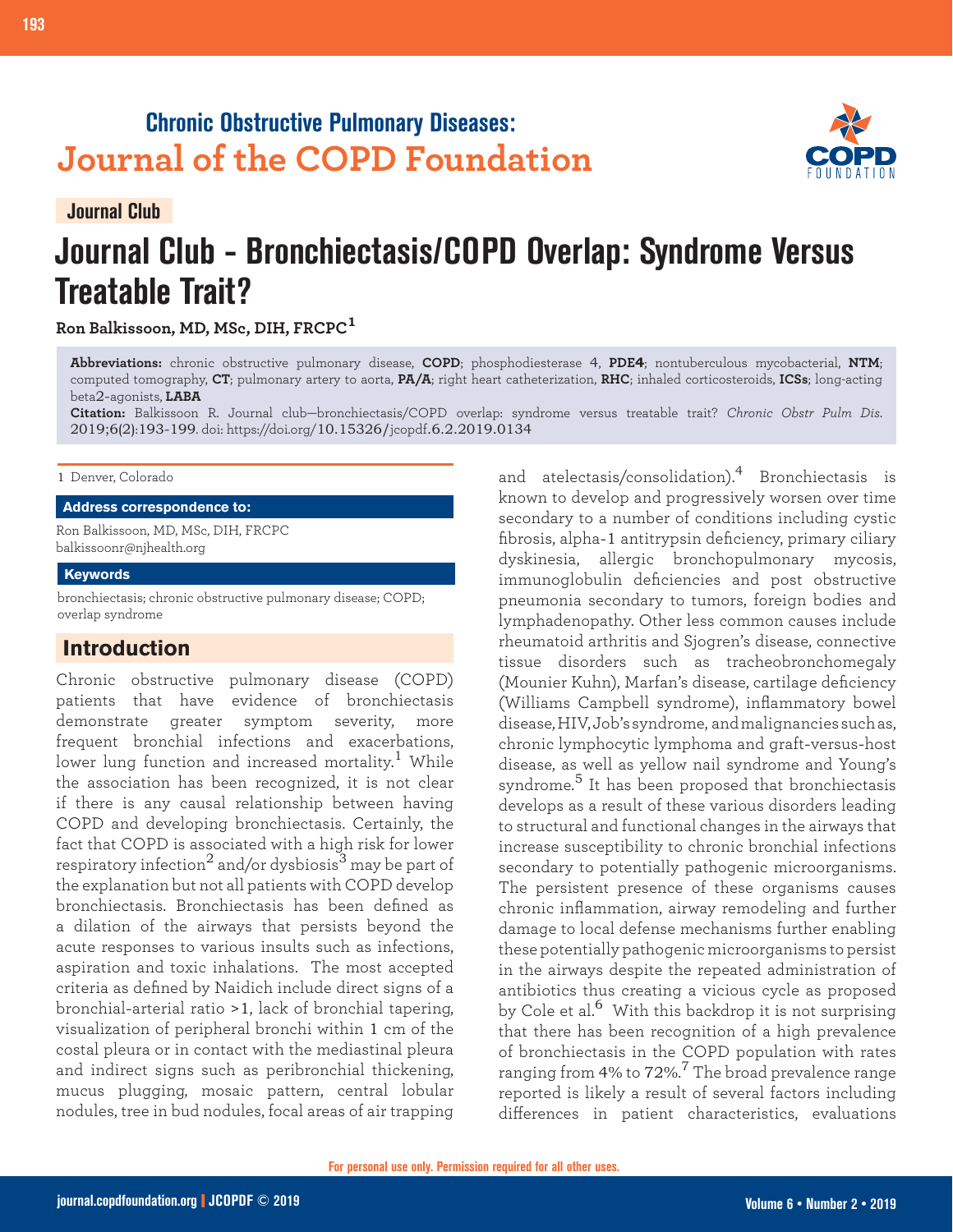during times of exacerbation versus clinical stability, and whether the prevalence of bronchiectasis was part of a primary or secondary analysis of data. Suffice it to say that the true prevalence of bronchiectasis/ COPD overlap remains unknown. Regardless, similar associations have also been noted in asthma<sup>8,9</sup> and it has also been recognized that up to 75% of bronchiectasis patients demonstrate signs of upper airway disease and report severe daily symptoms of nasal congestion, facial pain and/or loss of smell. $^{10}$ 

Considering the various combinations and permutations of these overlaps, several COPD phenotypes could be generated but it is debatable as to whether defining such overlap syndromes will lead to particularly unique treatment paradigms. Rather, it may be best to simply look at the various components as treatable traits and optimize treatment for each component as outlined by Polverino and colleagues in an excellent review recently published.<sup>1</sup> Polverino and colleagues also point to many questions that need to be addressed regarding the COPD/bronchiectasis overlap. We need a set of updated consensus criteria for defining radiological and clinical bronchiectasis in patients with COPD to better establish prevalence and the potential prognostic value of identifying bronchiectasis in COPD patients. New methods to diagnose bronchiectasis independent of vessel diameter are needed, as the classic definition, airway diameter/blood vessel diameter ratio greater than 1, can be misleading as cardiovascular comorbidities can cause increases in blood vessel diameter. There are also no specific biomarkers linking COPD to bronchiectasis such as possible genetic and epigenetic phenomena that may influence susceptibility to infections and response to treatment that renders only a subgroup of COPD patients to develop bronchiectasis. Other questions remain with regard to alterations of the microbiome, so called dysbiosis,<sup>3</sup> that may be related to microaspiration<sup>11</sup> and/or the potential impacts of inhaled corticosteroid use and frequent antibiotic use.<sup>12-15</sup> Inhaled corticosteroids are often recommended for COPD patients with frequent exacerbations whereas recent guidelines in the Cochrane review have concluded that there is insufficient evidence to recommend the use of inhaled steroids in adults with stable bronchiectasis except in specific conditions where the possible benefits in exacerbation reduction outweigh the risks.<sup>16</sup> Other areas for study include interventions that may help

prevent progression of disease and exacerbations, including the role of other anti-inflammatory molecules such as phosphodiesterase 4 (PDE4) inhibitors or prophylactic antibiotic treatment either systemically or by inhalation.<sup>1</sup> These are important questions to address in the overlap population because treatment recommendations are often conflicting in guideline recommendations for COPD patients versus pure bronchiectasis patients. Conversely, macrolide antibiotics have appeared to be effective in patients with bronchiectasis and frequent exacerbations however there continue to be some concerns about the possible use of macrolides and their ability to induce significant cardiovascular adverse effects,<sup>17</sup> particularly in COPD patients who are already at risk of higher cardiovascular comorbidity. Furthermore, there is the concern about the development of multiantibiotic resistance particularly given the reported prevalence of nontuberculous mycobacterial (NTM) infections in COPD patients.18 In this Journal club we review some recent papers that have addressed some of these issues. Suffice it to say that additional prospective trial research is much required.

*Note: Abstracts are presented in their original, published format and have not been edited to match JCOPDF style.*

## **Abstract 1 Bronchiectasis in Patients Hospitalized With Acute Exacerbations of COPD in Spain: Influence on Mortality, Hospital Stay, and Hospital Costs (2006-2014) According to Gender**

Sánchez-Muñoz G, Lopez-de-Andrés A, Hernández-Barrera V, et al. *PLoS One*. 2019;14(1). e0211222. doi: https://doi.org/10.1371/journal.pone.0211222

#### **Purpose**

The objectives of this study were to analyze the characteristics of male and female patients hospitalized with acute exacerbation of chronic obstructive pulmonary disease (AE-COPD) during 2006–2014 according to the presence or absence of bronchiectasis and to study the factors associated with in-hospital mortality (IHM) in patients hospitalized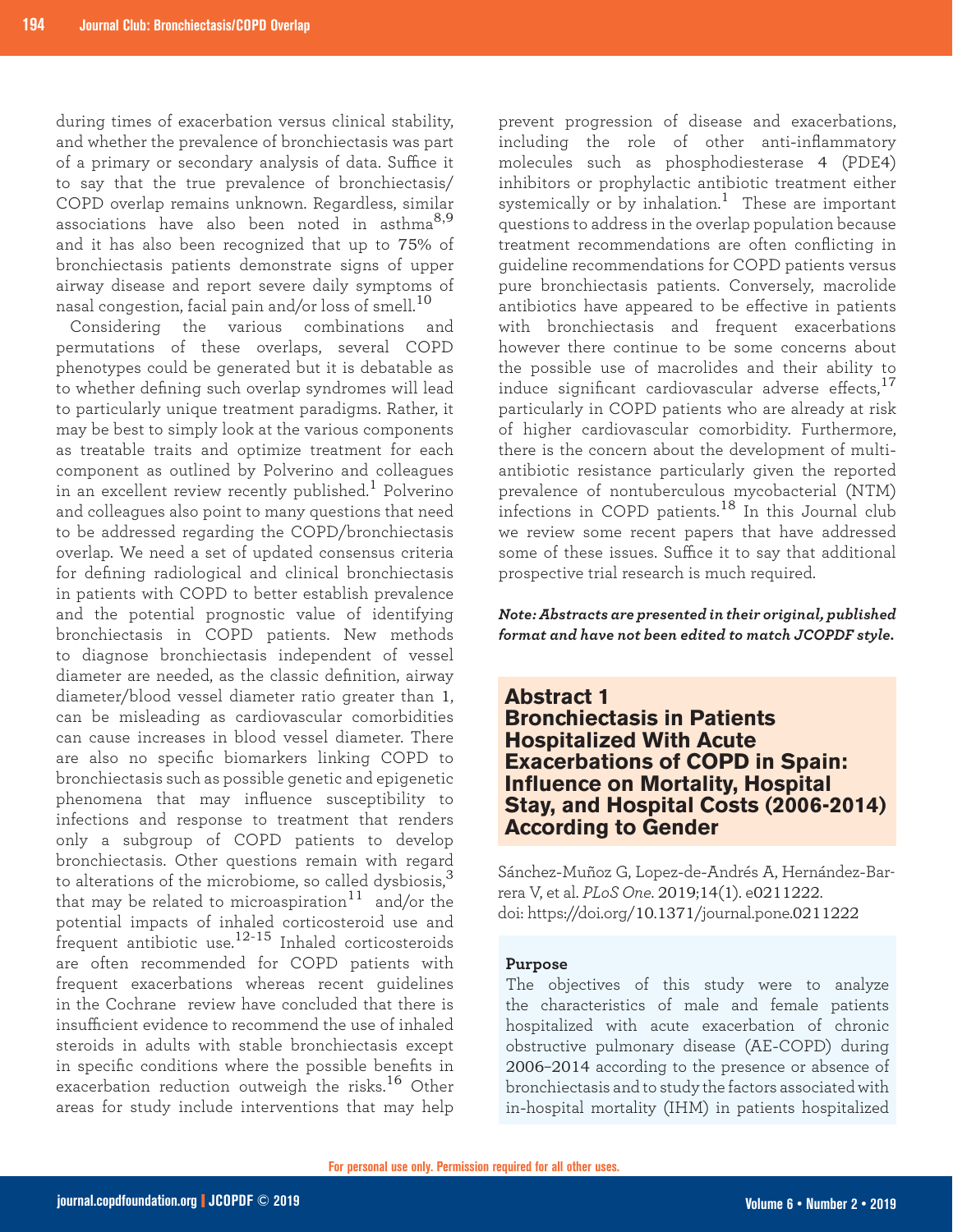with AE-COPD and concomitant bronchiectasis.

#### **Methods**

We used the Spanish National Hospital Database to analyze patients admitted with AE-COPD as their primary diagnosis. Patients included in the study were stratified according to the presence or absence of bronchiectasis as their secondary diagnosis.

#### **Results**

We identified 386,646 admissions for AE-COPD, of which 19,679 (5.09%) involved patients with concomitant bronchiectasis. When patients with and without bronchiectasis were compared, we observed that the incidence of infection by *Pseudomonas aeruginosa* was substantially higher in the former, as were the mean stay, cost, and percentage of readmissions, although IHM and comorbidity were lower. The course of patients with AE-COPD and bronchiectasis was characterized by a gradual increase in prevalence and mean age among men and no differences in prevalence or lower mean age in women. Mortality was 4.24% and 5.02% in patients with and without bronchiectasis, respectively, although significance was lost after a multivariate adjustment (OR 0.94; 95% CI, 0.88–1.01). The factors associated with IHM were older age, higher comorbidity, isolation of *P. aeruginosa*, mechanical ventilation and readmission.

#### **Conclusions**

The prevalence of admission with AE-COPD and bronchiectasis increased in men but not in women during the study period. In patients hospitalized with AE-COPD, we did not find differences in mortality when comparing the presence and absence of bronchiectasis. The analysis of temporal trends revealed a significant reduction in mortality from 2006 to 2014 in male patients with COPD and concomitant bronchiectasis, but not among women. It is important to consider the factors associated with IHM such as age, comorbidity, isolation of *P. aeruginosa*, mechanical ventilation and readmission to better identify those patients who are at greater risk of dying during hospitalization.

## **Comments**

In this study, data collection is retrospective from the Spanish National Hospital Database. The prevalence rates reported in this study appear to reflect admission events and not the actual prevalence of bronchiectasis in COPD patients. As such, certain individuals may be represented numerous times in the data set. Furthermore, the diagnoses are based on diagnostic coding and there is no assurance that diagnoses for COPD and/ or bronchiectasis were based on spirometry or computed tomography (CT) scans respectively. Cost calculations were estimates using diagnosisrelated groups for the disease. Considering that many individuals may have had several admissions over the 8-year period of this study, the reduction in mortality over the length of the study may reflect a survivor bias. Interestingly, the investigators also noted a decrease in the prevalence of pneumococcal infections and they proposed this may reflect increases in pneumococcal vaccination but this was not confirmed. The group also reported that cigarette smoking seemed to have a protective effect with regard to reduced mortality but given the retrospective nature of the study they could only speculate that this may reflect more severe patients quitting smoking over time. Despite these limitations, this study, with its large database, still provides valuable insights into the trends for patients with COPD and bronchiectasis and the factors that may be associated with increased in-hospital mortality. Prospective trials that collect appropriate data to confirm diagnoses and follow outcomes of individuals are needed to better define risk factors and prognosis.

## **Abstract 2 Co-existence of COPD and Bronchiectasis: A Risk Factor for a High Ratio of Main Pulmonary Artery to Aorta Diameter (PA: A) from Computed Tomography in COPD Patients**

Dou S, Zheng C, Ji S, et al. *Int. J Chron Obstruct Pulmon Dis*. 2018;13:675–681. doi: https://doi.org/10.2147/COPD.S156126

#### **BACKGROUND:**

Pulmonary vascular disease, especially pulmonary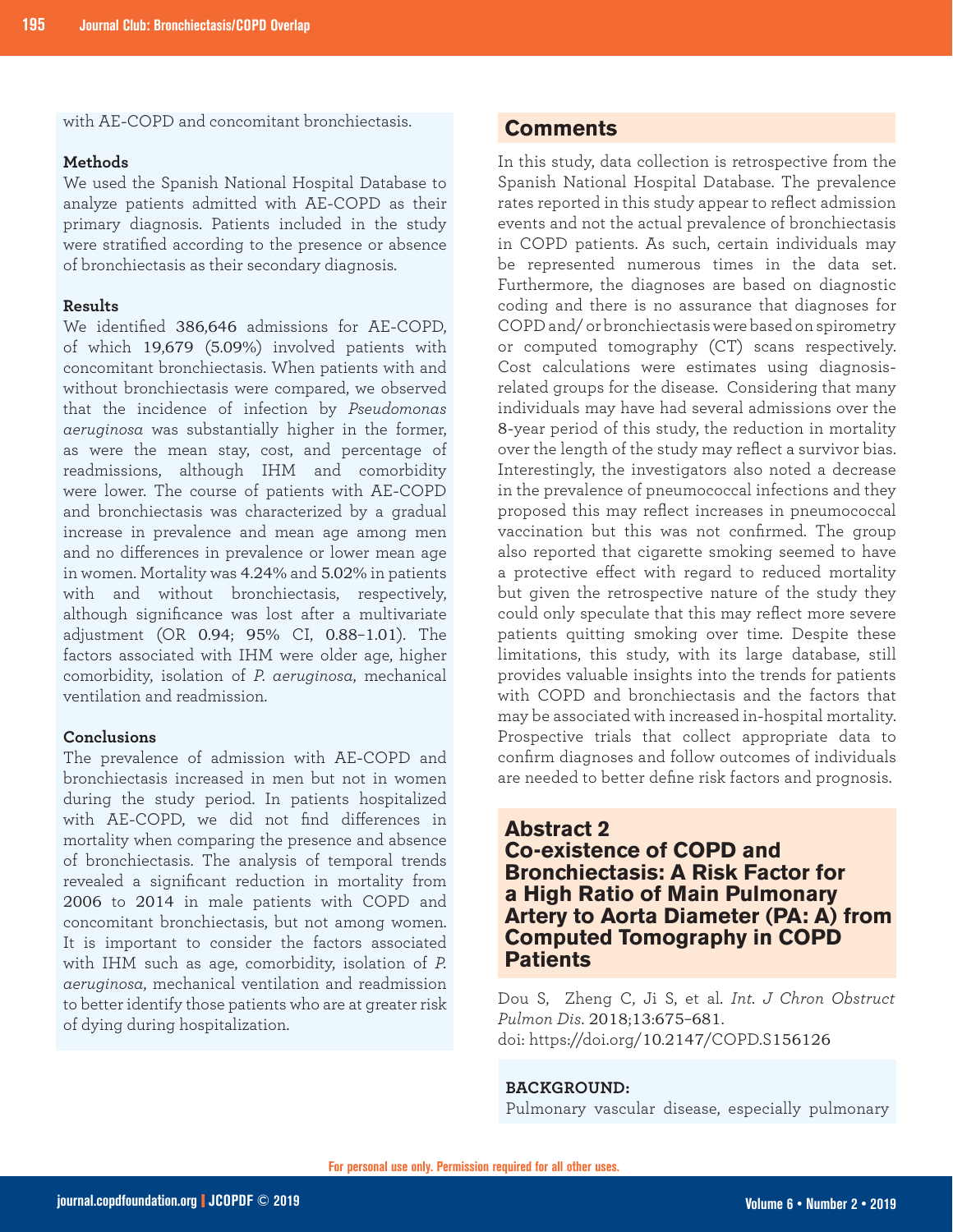hypertension, is an important complication of COPD. Bronchiectasis is considered not only a comorbidity of COPD, but also a risk factor for vascular diseases. The main pulmonary artery to aorta diameter ratio (PA:A ratio) has been found to be a reliable indicator of pulmonary vascular disease. It is hypothesized that the co-existence of COPD and bronchiectasis may be associated with relative pulmonary artery enlargement (PA:A ratio >1).

#### **METHODS:**

This retrospective study enrolled COPD patients from 2012 through 2016. Demographic and clinical data were collected. Bhalla score was used to determine the severity of bronchiectasis. Patient characteristics were analyzed in two ways: the high  $(PA:A > 1)$  and low  $(PA:A \leq 1)$  ratio groups; and COPD with and without bronchiectasis groups. Logistic regression analysis was used to assess risk factors for high PA:A ratios.

#### **RESULTS:**

In this study, 480 COPD patients were included, of whom 168 had radiographic bronchiectasis. Patients with pulmonary artery enlargement presented with poorer nutrition (albumin, 35.6±5.1 vs 38.3±4.9, *P*<0.001), lower oxygen partial pressure (74.4±34.5 vs 81.3±25.4, *P*<0.001), more severe airflow obstruction (FEV1.0, 0.9±0.5 vs 1.1±0.6, *P*=0.004), and a higher frequency of bronchiectasis (60% vs 28.8%, *P*<0.001) than patients in the low ratio group. Patients with both COPD and bronchiectasis had higher levels of systemic inflammation (erythrocyte sedimentation rate, *P*<0.001 and fibrinogen, *P*=0.006) and PA:A ratios (*P*<0.001). A higher PA:A ratio was significantly closely correlated with a higher Bhalla score (r=0.412, *P*<0.001). Patients with both COPD and bronchiectasis with high ratios presented higher levels of NT-proBNP (*P*<0.001) and systolic pulmonary artery pressure (*P*<0.001). Multiple logistic analyses have indicated that bronchiectasis is an independent risk factor for high PA:A ratios in COPD patients (OR =3.707; 95% CI =1.888-7.278; *P*<0.001).

### **CONCLUSION:**

Bronchiectasis in COPD has been demonstrated to be independently associated with relative pulmonary artery enlargement.

## **Comments**

Cardiovascular comorbidity in COPD is well recognized and as the authors point out, pulmonary hypertension in COPD patients is associated with poorer prognosis, increased risk of exacerbations and death. Although the authors acknowledge that the actual mechanism(s) remains unknown, they note that vascular diseases in general, appear to be more common in patients with bronchiectasis and these investigators hypothesize that the airway injury and consequent repair process of bronchiectasis also leads to vascular damage, repair and remodeling. They suggest that hypoxia and vascular stiffness may be other mechanisms associated with vascular disease in COPD patients with or without bronchiectasis. This is a retrospective study involving review of CT scans and clinical and radiographic data. The Naidich criteria were used to diagnose bronchiectasis on CT scans and individuals with radiographic evidence suggesting other causes for pulmonary hypertension were excluded. Echocardiograms were apparently done but there is no report of any attempt to assess the correlation of the pulmonary artery to aorta (PA/A) ratio and signs of elevated right ventricle systolic pressures or right ventricular changes. Individuals did not routinely have right heart catheterization (RHC) data to evaluate the correlation between the PA/A ratio and RHC measurements. Approximately 25% had ischemic heart disease and approximately 30% had systemic hypertension. It is unfortunate that "pulmonary function testing" was actually only spirometry without lung volumes or diffusing capacity and the investigators did not evaluate the extent of emphysema on CT scans of the chest. Considering the presence of vascular hypertension in at least 30% of the individuals, this could render the bronchial wall internal diameter/adjacent blood vessel diameter ratio problematic to use as a criterion to identify bronchiectasis. They did use the other criteria such as lack of bronchial tapering, visualization of peripheral bronchi within 1 cm of the costal pleura or in contact with the mediastinal pleura and the other criteria mentioned above in the introduction section.

The PA/A ratio is a measurement to detect possible pulmonary hypertension in patients with evidence of COPD and bronchiectasis. Such patients show higher values for several systemic inflammatory indices and appear to have a poorer prognosis. The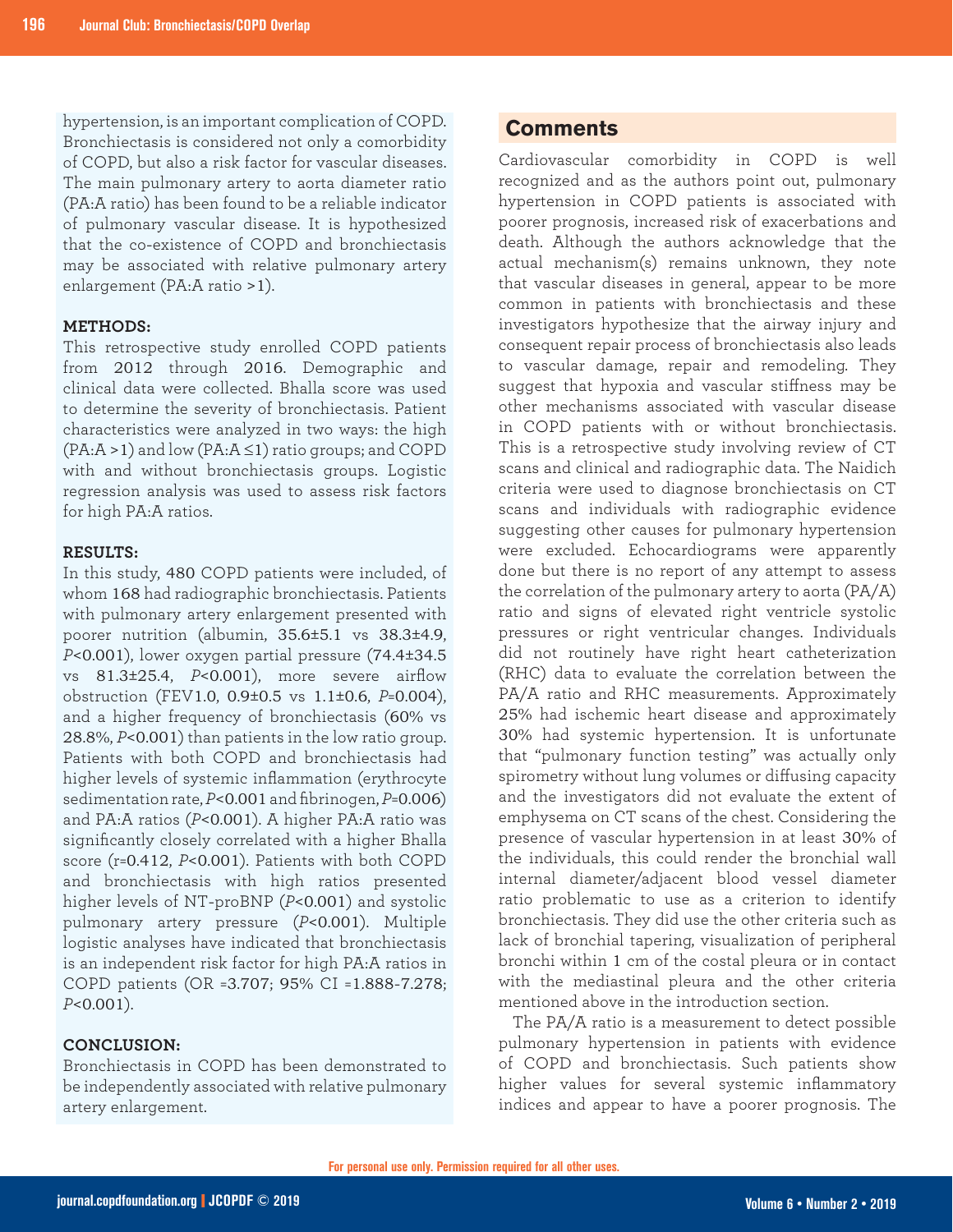study demonstrates the complex inter-relationships between COPD, bronchiectasis and pulmonary hypertension and points to the need to investigate whether COPD patients with bronchiectasis may have concomitant pulmonary hypertension that may confer a worse prognosis. Prospective studies that document other comorbidities, exacerbation frequency, and microbial load in true COPD patients with a relevant exposure history are required to better understand the relationships and possible mechanisms.

## **Abstract 3 Association Between Inhaled Corticosteroid Use and Pulmonary Nontuberculous Mycobacterial Infection**

Liu VX, Winthrop KL, Lu Y, Sharifi H, Nasiri HU, Ruoss SJ. *Ann Am Thorac Soc*. 2018;15(10):1169-1176. doi: https://doi.org/10.1513/AnnalsATS.201804-245OC

#### **RATIONALE:**

Nontuberculous mycobacterial (NTM) pulmonary disease prevalence is increasing.

#### **OBJECTIVES:**

To determine the association between the use of inhaled corticosteroids and the likelihood of NTM pulmonary infection among individuals with treated airway disease.

#### **METHODS:**

We conducted a case-control study of subjects with airway disease with and without NTM pulmonary infection (based on mycobacterial respiratory cultures) between 2000 and 2010 in northern California. We quantified the use of inhaled corticosteroids, other airway disease medications, and healthcare use within 6 months of NTM pulmonary infection identification. We used 1:10 case-control matching and conditional logistic regression to evaluate the association between the duration and cumulative dosage of inhaled corticosteroid use and NTM pulmonary infection.

#### **RESULTS:**

We identified 248 cases with NTM pulmonary infection with an estimated rate of 16.4 cases per

10,000 subjects treated for airway disease. The median interval between treated airway disease cohort entry (defined as date of patient filling the third airway disease treatment prescription) and NTM case identification was 1,217 days. Compared with control subjects, subjects with NTM pulmonary infection were more likely to use airway disease medications including systemic steroids; they were also more likely to use health care. Any inhaled corticosteroids use between 120 days and 2 years before cohort entry was associated with substantially increased odds of NTM infection. For example, the adjusted odds ratio for NTM infection among inhaled corticosteroid users in a 2-year interval was 2.51 (95% confidence interval, 1.40-4.49; P <0.01). Increasing cumulative inhaled corticosteroid dose was also associated with greater odds of NTM infection.

#### **CONCLUSIONS:**

Inhaled corticosteroid use, and particularly high-dose inhaled corticosteroid use, was associated with an increased risk of NTM pulmonary infection.

## **Comments**

The authors point out that the prevalence of pulmonary NTM infections in the 1980s was reported to be as high as 1.8 cases per 100,000 persons, in the 1990s around 3-4 cases per 100,000 and recent studies report the rate as high as 40/100,000. This coincides with the introduction of inhaled corticosteroids (ICSs) in the 1980s in North America and late 1970s in Europe. While this is a retrospective study it demonstrates quite a compelling association between ICS use and evidence of a dose response relationship with increased cumulative dose of ICS and evidence of positive cultures for NTM. In this study, each month of high dose ICS use was independently associated with greatly increased odds of developing NTM pulmonary infections. This cohort contained a mixture of patients with asthma (59.7%), COPD (29.4%) and bronchiectasis (10.9%). Further, 30.6% had more than one diagnosis, most commonly COPD and asthma. Cystic fibrosis patients and patients with a prior history of tuberculosis were excluded. The higher proportion of asthma patients than COPD and bronchiectasis patients may further support the association of ICS use and NTM positive cultures as a higher proportion of asthma patients are on ICS or ICS/long-acting beta2-agonists (LABA)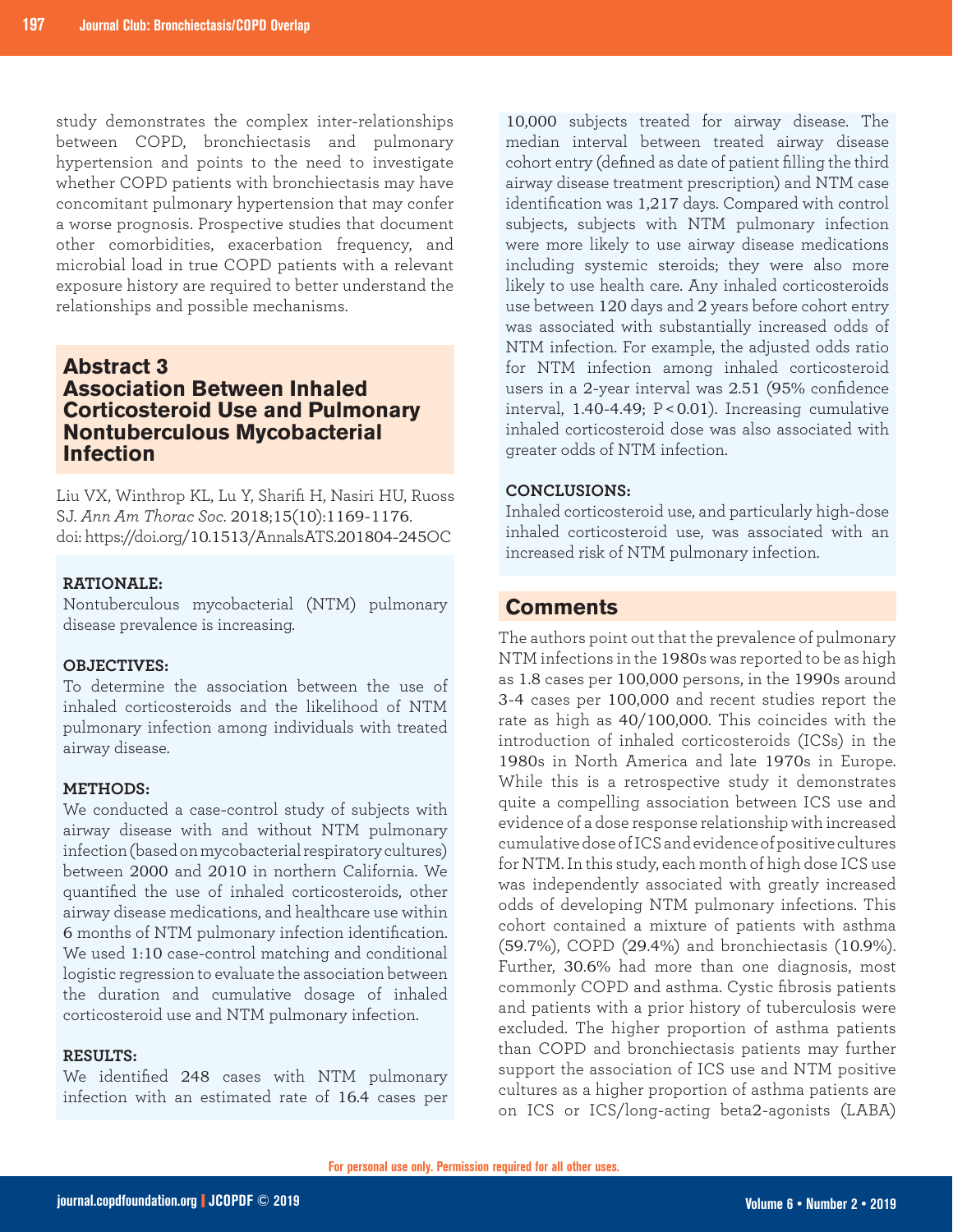combinations compared to COPD and bronchiectasis patients. The NTM case cohort had 92% on ICS or ICS/LABA and 36.3% on systemic steroids whereas the case matched control group had 51% on ICS or ICS/LABA and 14.2% on systemic steroids. Case identification was based on 2 positive sputum cultures within a year and/or 1 positive bronchoscopy culture. Interestingly they based NTM identification in each patient only on basis of the first culture and did not document if the cultured organism changed in the 2 sputum cultures. The latter scenario may point more to an example of dysbiosis rather than true pulmonary disease. NTM organisms most frequently identified were M. avium-intracellulare (67%), M. Gordonae (16.6%), M. Abscessus (5.3%), M. fortuitum (4.6%), M. Chelonae (3.5%) and M. Kansasi (3.5%). Patients that had M. Gordonae and/or had positive cultures before starting on corticosteroids were excluded from analysis. The authors examined comorbidities including gastroesophageal reflux disease, diabetes, interstitial lung disease and rheumatoid arthritis and there was slightly higher use of anti-TNF agents (0.8% versus 0.1%) and other immunosuppresants (4.4% versus 2.2%) for the NTM case group versus controls respectively. The contribution of these agents to the NTM cases was relatively small compared to the use of inhaled corticosteroids and systemic steroids.

The authors do point out that they only use the American Thoracic Society/ Infectious Diseases Society of America<sup>19</sup> consensus microbiological criteria to identify patients with NTM infection. They did not assess whether individuals met the consensus definition of NTM pulmonary disease. They do point out however, that prior published work established that the microbiological disease criteria were valid as a surveillance tool with a roughly 85% concordance of microbiological disease definition with clinical disease definition.20 They also note that prognosis based on microbiological and NTM infection criteria is also highly concordant with the prognosis of

those meeting the consensus NTM clinical disease definition. $2^1$  They also indicated that they did not look to see if there was a difference between different inhaled corticosteroids used by the patient population and made dose equivalent adjustments using broadly accepted standard ICS equivalence adjustments to beclomethasone. They also offered that they doubted that there was a difference in specific ICSs used by patients that was likely to account for the results reported. It is worth noting however, that there have been previous studies suggesting that there may be differences between corticosteroids in terms of the expression of certain immune defense genes. $^{22}$ Finally, with the use of a case-control approach one cannot establish a causal link between ICS use and NTM pulmonary infections.

## **Bottom Line**

The COPD/bronchiectasis overlap defines a group of COPD patients who generally appear to have more severe disease and poorer prognosis. These patients tend to demonstrate greater symptoms, lower lung function, frequent exacerbations and are at greater risk of developing pulmonary hypertension. The underlying pathobiology remains unclear as to whether one causes the other and what the direction of causation may be. Bronchiectasis has many potential causes including cystic fibrosis, alpha-1 antitrypsin deficiency, aspiration, and these should be ruled out or treated if present. Identifying groups at high risk and early detection are key. There remain many questions to answer concerning treatment and prevention including the role of inhaled steroids, macrolides and inhaled antibiotics, PDE4 inhibitors, mucolytics, etc. Airway clearance has been proven to be an important part of treatment. Rather than considering such overlaps as syndromes it is perhaps best to consider them and manage them as treatable traits. Prospective studies are needed to best address these issues.